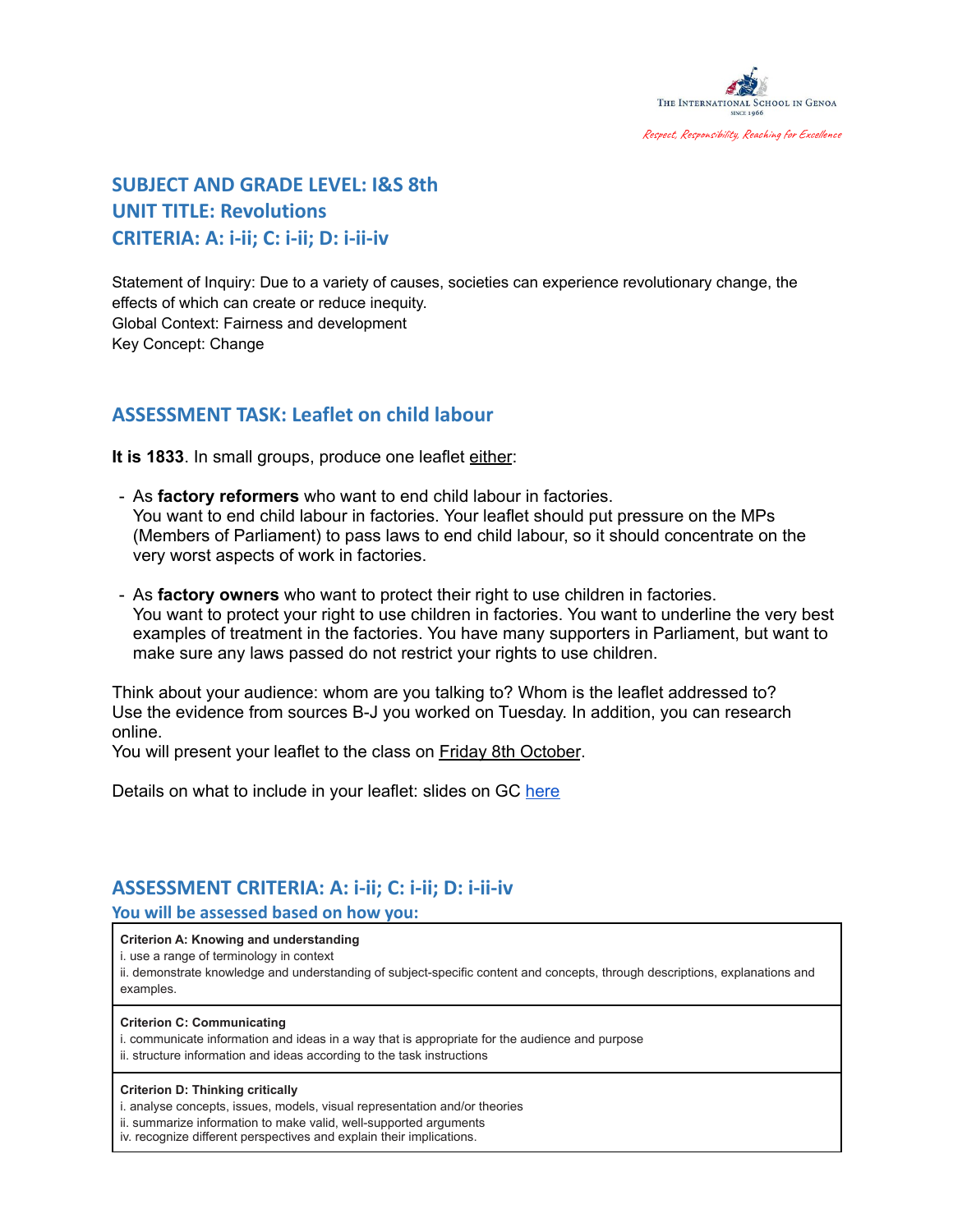

# **ASSESSMENT RUBRIC:**

|                      | Criterion A: Knowing and understanding                                                                                                                                                                                    |
|----------------------|---------------------------------------------------------------------------------------------------------------------------------------------------------------------------------------------------------------------------|
| Achievement<br>level | Level descriptor                                                                                                                                                                                                          |
| $\Omega$             | You <b>do not</b> reach a standard described by any of the descriptors below.                                                                                                                                             |
| $1 - 2$              | You:<br>i. make <b>limited</b> use of terminology<br>ii. demonstrate basic knowledge and understanding of content and concepts through limited descriptions and/or<br>examples.                                           |
| $3 - 4$              | You:<br>i. use some terminology accurately<br>ii. demonstrate satisfactory knowledge and understanding of content and concepts through simple descriptions, explanations<br>and examples.                                 |
| $5-6$                | You:<br>i. use considerable and relevant terminology accurately<br>ii. demonstrate substantial knowledge and understanding of content and concepts through descriptions, explanations and<br>examples.                    |
| $7 - 8$              | You:<br>i. consistently use a range of terminology accurately<br>ii. demonstrate excellent knowledge and understanding of content and concepts through developed and accurate descriptions,<br>explanations and examples. |

|                      | <b>Criterion C: Communicating</b>                                                                                                                                                                            |
|----------------------|--------------------------------------------------------------------------------------------------------------------------------------------------------------------------------------------------------------|
| Achievement<br>level | Level descriptor                                                                                                                                                                                             |
| $\Omega$             | You do not reach a standard described by any of the descriptors below.                                                                                                                                       |
| $1 - 2$              | You:<br>i. communicate information and ideas in a way that is <b>not always</b> appropriate to the audience and purpose<br>ii. organize information and ideas in a limited way                               |
| $3 - 4$              | You:<br>i. communicate information and ideas in a way that is <b>somewhat</b> appropriate to the audience and purpose<br>ii. somewhat organize information and ideas                                         |
| $5 - 6$              | You:<br>i. communicate information and ideas in a way that is <b>mostly</b> appropriate to the audience and purpose<br>ii. mostly structure information and ideas according to the task instructions         |
| $7 - 8$              | You:<br>i. communicate information and ideas in a way that is <b>completely</b> appropriate to the audience and purpose<br>ii. structure information and ideas completely according to the task instructions |